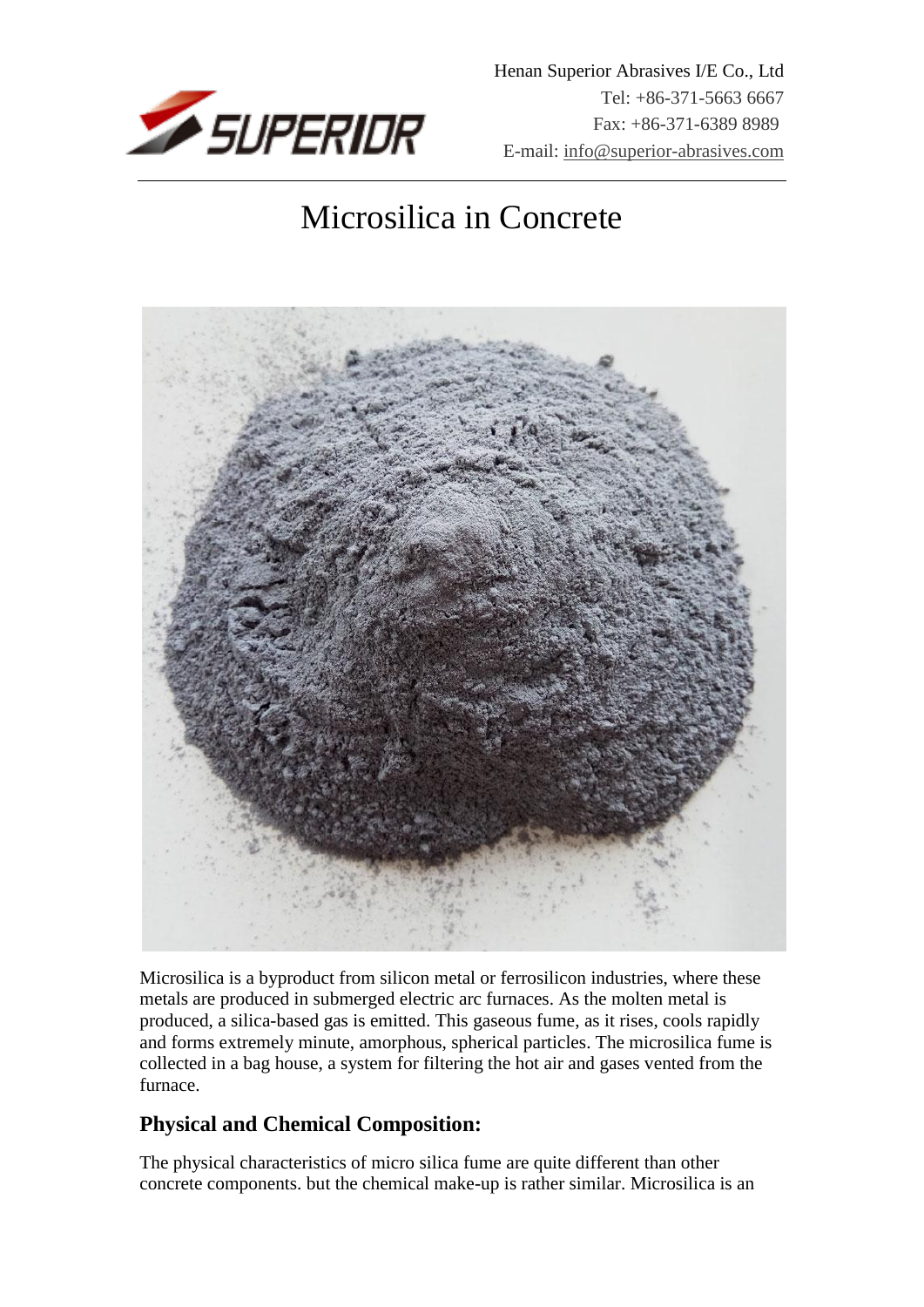

extremely fine particulate, with average particle diameter is 0.2-0.3 μm , it is 100 times finer than cement particles.

Specific gravities of silica fume are low, about 2.2, Because microsilica fume is an extremely fine material, its raw bulk densities are very low, varying from 300 to 600 kg/m3, after densified density will be 650 kg/m3 to save freight fee.

# **Application :**

Used in Ultra-High Performance Concrete;

Used in Chemical Resistant Concrete;

Used in Industrial Commercial Wear-resistant Flooring;

Used in Marine Concrete;

Used in Water Proof Concrete;

Used in Shotcrete;

Used in Reactive Powder Concrete (RPC);

Used in Foam concrete block;

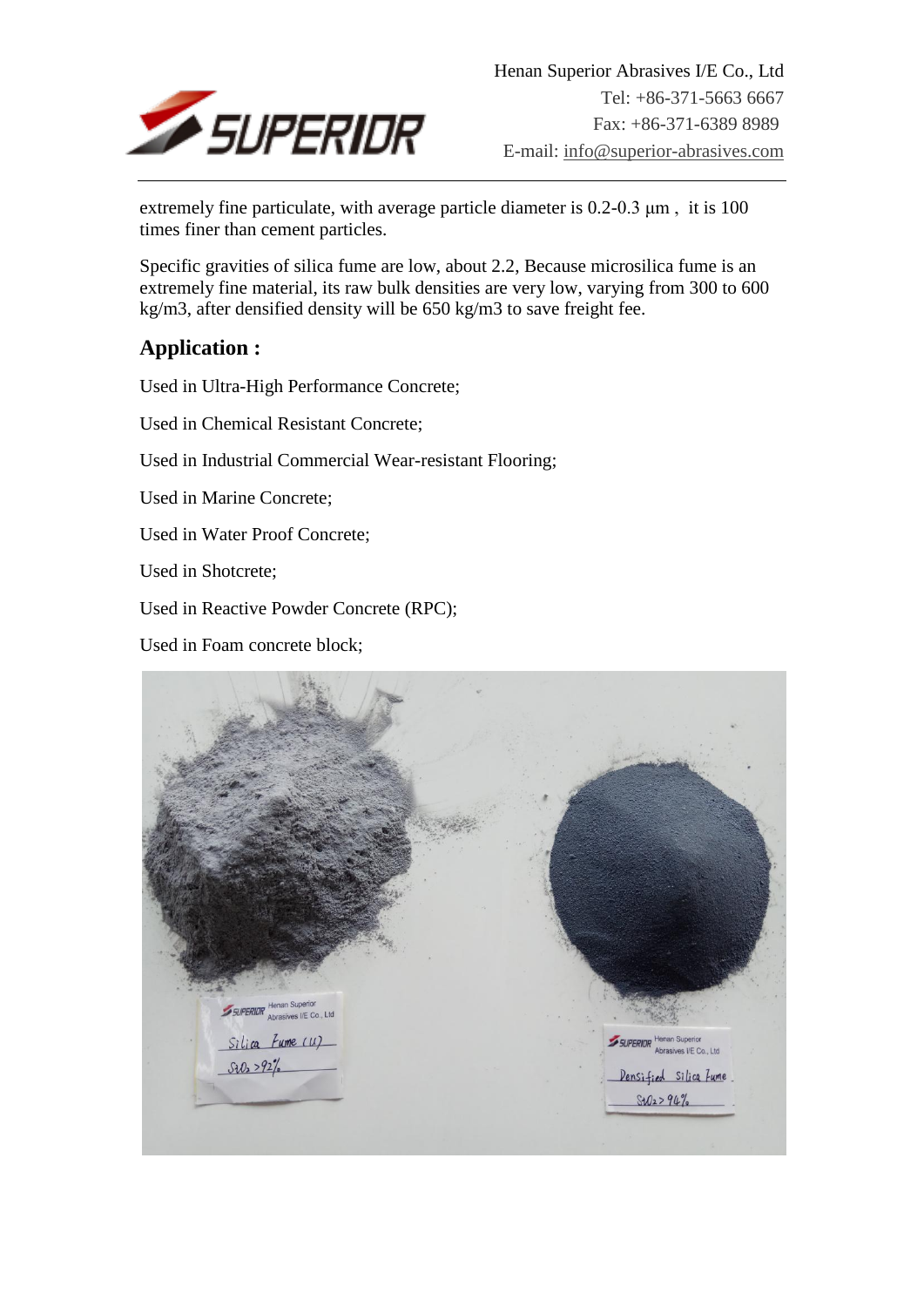

#### **Microsilica in concrete:**

When it is used in concrete, it acts as a filler and as a cementitious material. The small micro silica particles fill spaces between cement particles and between the cement past matrix and aggregate particles. Microsilica fume also combines with calcium hydroxide to form additional calcium hydrate through the pozzolanic reaction. Both of these actions result in a denser, stronger and less permeable material.

Microsilica has been used as an addition to concrete up to 15 percent by weight of cement, although the normal proportion is 7 to 10 percent. With an addition of 15 percent, the potential exists for very strong, brittle concrete. It increases the water demand in a concrete mix; however, dosage rates of less than 5 percent will not typically require a water reducer. High replacement rates will require the use of a high range water reducer.

#### **How Micro silica Works in Concrete:**

Microsilica improves concrete through two primary mechanisms — the basic pozzolanic reaction, and microfiller effect.

When water is added to portland cement hydration occurs forming two products, as shown below:

Cement +Water----------->Calcium Silicate Hydrate +Calcium Hydroxide

The calcium silicate hydrate formed is the glue, or binder, which holds the system together. The weaker calcium hydroxide does not contribute as a binder, and can occupy as much as one quarter of the volume of the hydration products. Further, the calcium hydroxide can combine with carbon dioxide to form a soluble salt which will leach through the concrete, and can cause efflorescence, a familiar architectural problem. When high amounts of calcium hydroxide are present, concrete may be more vulnerable to sulphate attack, chemical attack, and adverse alkaliaggregate reactions.

The pozzolanic microsilica reacts with the calcium hydroxide and water to produce more aggregate-binding calcium silicate gel, while simultaneously reducing the calcium hydroxide content, as shown in the chemical reaction below:

Calcium Hydroxide + Microsilica + Water -----------> Calcium Silicate Hydrate

 $Ca(OH)2 + SiO2 + H2O$  -----------> CSH

This additional glue improves bonding within the concrete matrix and helps reduce permeability, while the reduction in calcium hydroxide improves concrete durability.

The beneficial effect of microsilica can be seen more dramatically from the two scanning electron photomicrographs shown in Figures 2 and 3: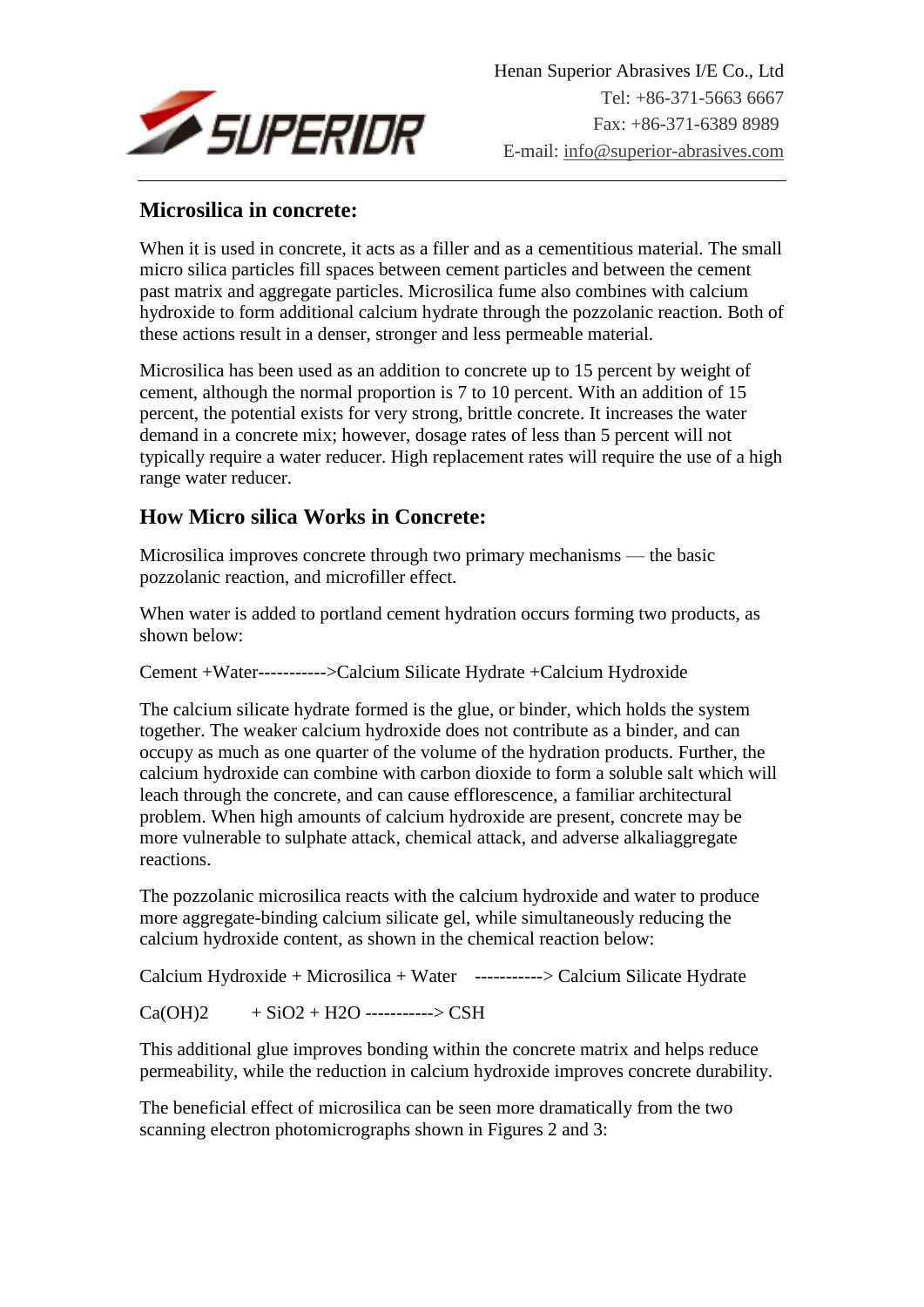

 Henan Superior Abrasives I/E Co., Ltd Tel: +86-371-5663 6667 Fax: +86-371-6389 8989 E-mail: info@superior-abrasives.com

Figure 2



**Concrete without Microsilica** 

Figure 3



**Concrete with Microsilica** 

Figure 2 is magnified over two thousand times and highlights the aggregate-to-paste interface of a concrete matrix without microsilica. The top portion of the photo is a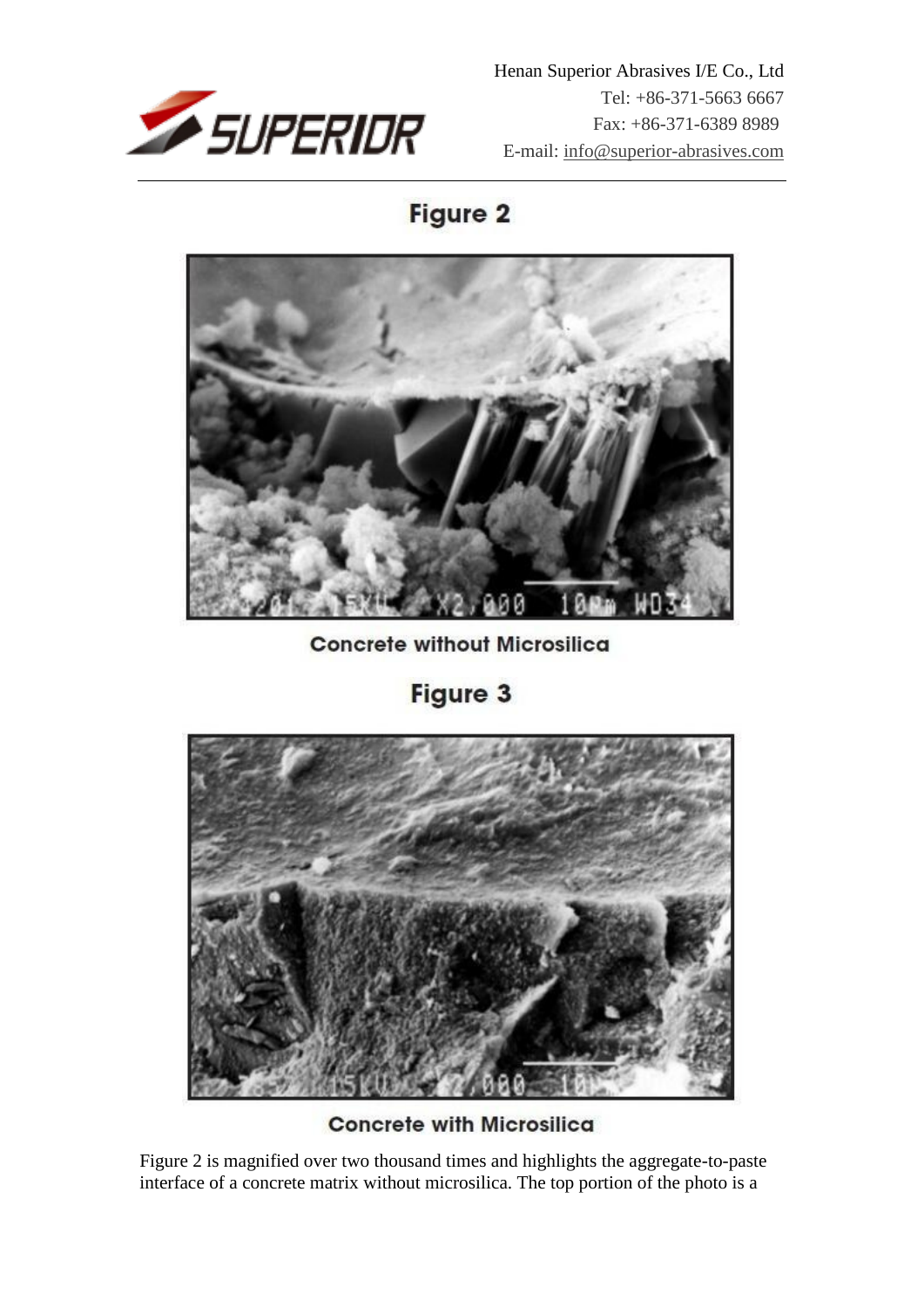

socket formerly occupied by the aggregate. Calcium hydroxide crystals are present underneath the interface, thereby preventing a good paste-(lower left corner)- toaggregate bond.

Conversely, Figure 3 shows a similar view with microsilica concrete. The top portion shows an aggregate socket with no calcium-hydroxide crystals beneath the interface. The paste forms an excellent bond to the aggregate, producing stronger concrete, and reducing permeability.

The extreme fineness of micro silica allows it to fill the microscopic voids between cement particles. The microfiller effect is credited with greatly reducing permeability and improving the paste-to-aggregate bond of microsilica concrete compared to conventional concrete.

# **Placing, Finishing and Curing Considerations**

Microsilica in concrete is not difficult to work with, but because it is used for special applications, care should be taken to ensure that good quality concreting practices are followed.

The water demand of concrete can increase when micro silica is added to the mix. Just as with aggregates, the smaller sized silica fume particles have an increased surface area, and thereby, increased water demand. One method of compensating for this effect is to increase the water content; however, this leads to a lower quality concrete. The use of a superplasticizer, or high-range water reducer, in conjunction with the silica fume powder is almost universally recommended.

Depending on the dosage of micro silica fume, the fresh concrete may be more cohesive and sticky than conventional concrete. Due to this cohesiveness, slumps 25 to 50 mm (1 to 2 in.) higher than normal should be used for similar types of placement. For ease of placement, the highest practical slump (attained through the use of superplasticizers) should be specified. Despite the increased cohesiveness, microsilica powder fume concrete produces a very creamy paste and is very pumpable.

One of the biggest differences in using microsilica concrete occurs during finishing. The addition of microsilica will virtually eliminate bleed water, making it more susceptible than conventional concrete to plastic shrinkage cracking. Practices outlined in the Guide for Concrete Floor and Slab Construction (ACI 302) and Hot Weather Concreting (ACI 305) should be followed to provide a good surface.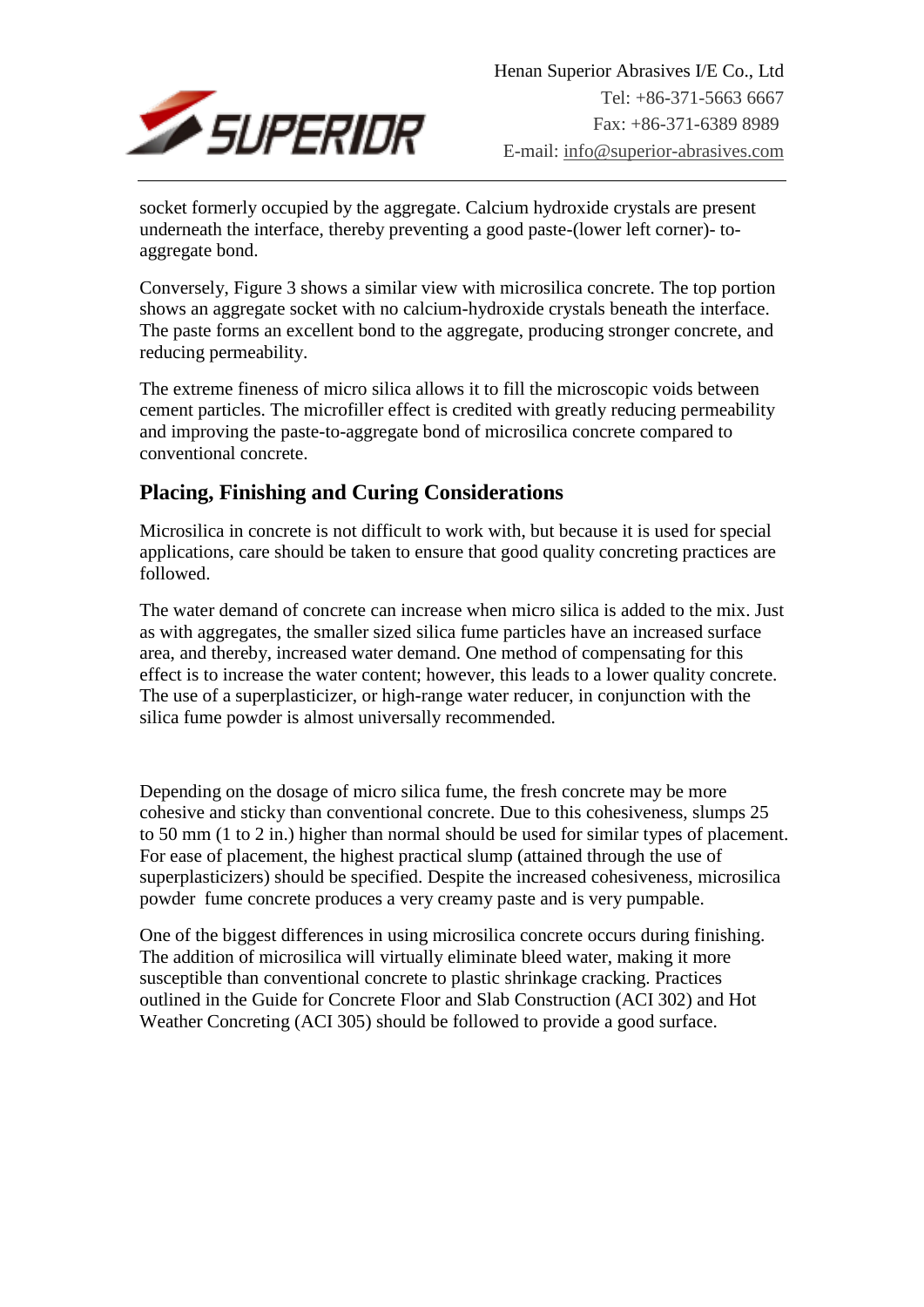

 Henan Superior Abrasives I/E Co., Ltd Tel: +86-371-5663 6667 Fax: +86-371-6389 8989 E-mail: info@superior-abrasives.com



# **Specifying Microsilica in Concrete:**

Microsilica is typically specified in dosages expressed by weight of cement. Dosages will vary depending on the application and the level of protection required, and typically range between 5% and 15% microsilica by weight of cement.

#### **Summary of Benefits**

Because of the pozzolanic nature and extreme fineness of the microsilica use in concrete can improve many of its properties, opening up a wide range of applications. Its benefits include:

#### **Dramatically Increased Strength**

- Ready-mixed concrete compressive strengths or 70 to 140 MPa (10,000 to 20,000 psi)

- Flexural strengths of 10 to 14 MPa (1,500 to 2,000 psi)

# **Significantly Reduced Permeability/Increased Resistivity**

- Rapid chloride permeability test results below 1000 coulombs
- Reduced water and gas permeability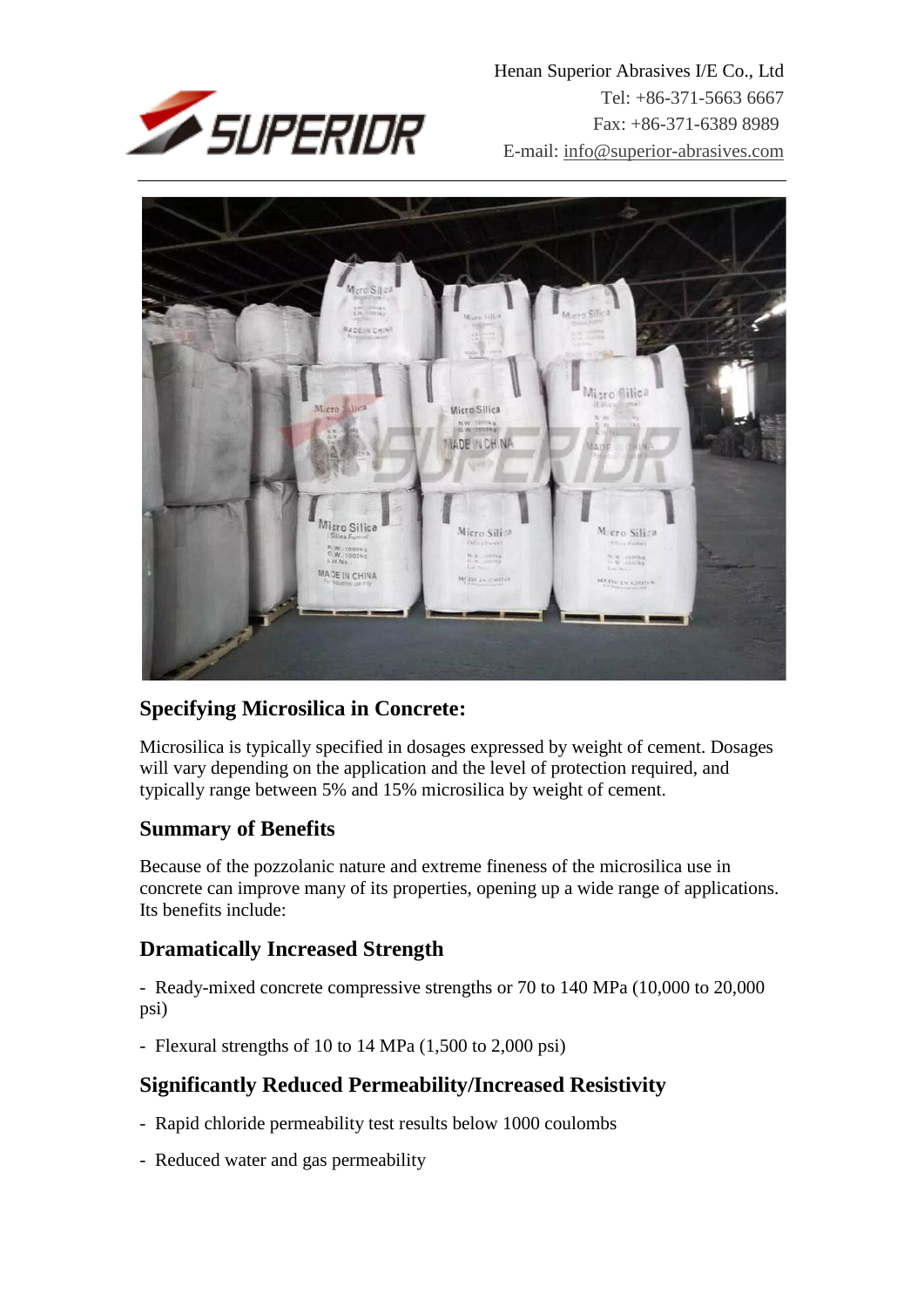

- High resistivities providing corrosion protection

#### **Improved Durability**

- Higher resistance to aggressive chemical attack
- Better resistance against sulfate attack
- Improved hydraulic abrasion-erosion resistance
- Better resistance to adverse alkali-aggregate reactivity

These benefits make microsilica fume concrete suitable for a number of applications, ranging from structural beams and columns, to parking garage and marine structures, to chemical plant slabs, to dam spillways. These benefits and applications will be topics of future Engineering Bulletins.